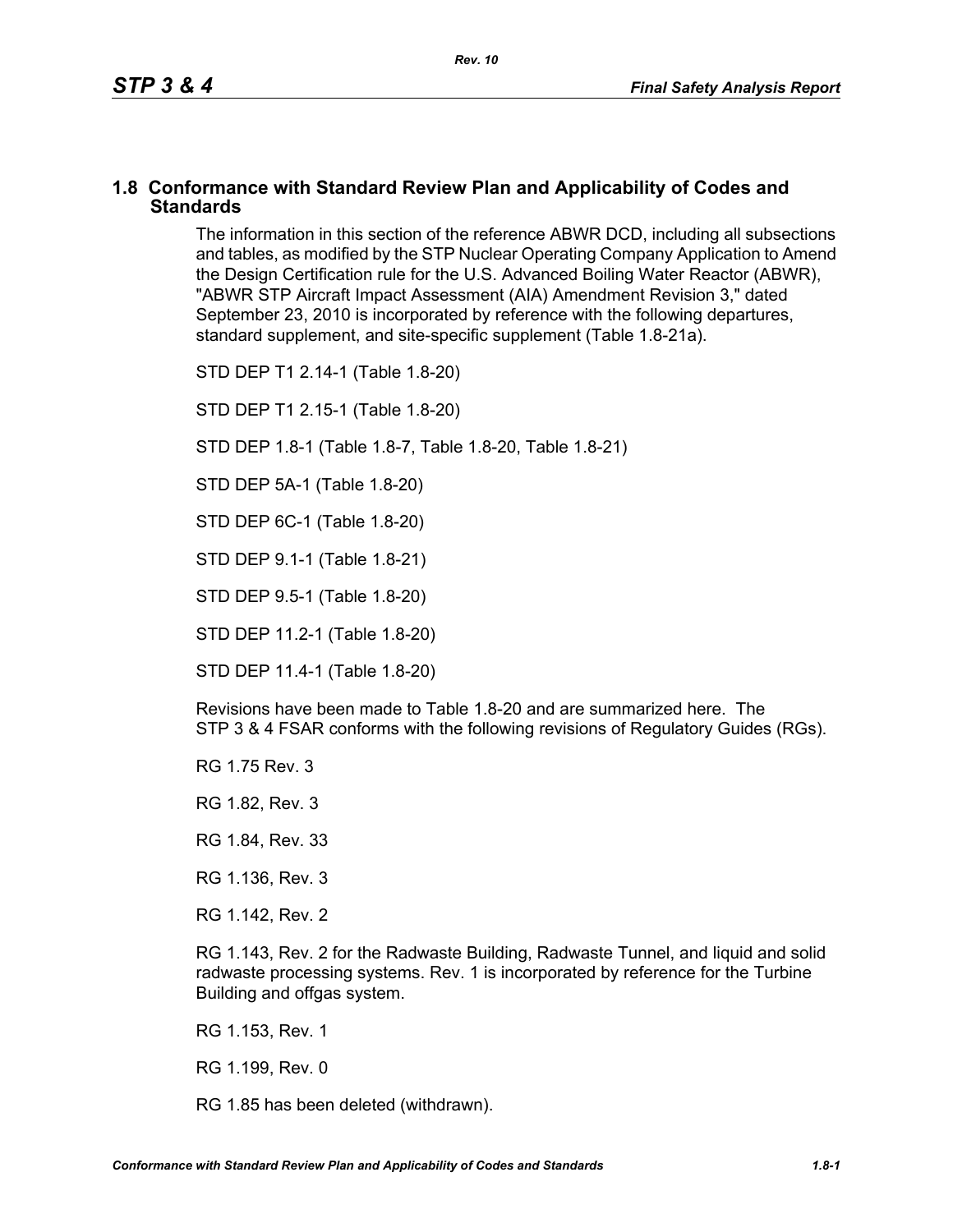Revisions have been made to Table [1.8-21](#page-5-0) and are summarized here. The STP 3 & 4 FSAR conforms with the following Codes and Standards.

ACI 349, 1997

ASME BPVC, Section III, Division 2, 2001 Edition with 2003 Addenda

MIL STD-461E, 1999

MIL STD-462E, 1999

IEEE 279, 1971 has been replaced by IEEE 603, 1991

IEEE 384, 1992

IEEE 603, 1991

MIL STD-1478, 1991 has been cancelled by the Dept. of Defense, and has been deleted.

International Building Code, 2006

Additionally, the following standard supplemental information corrects an omission from DCD Table 1.8-21.

IEEE 665, 1995

| Table 1.8-7 Summary of Differences from SRP Section 7 |
|-------------------------------------------------------|
|-------------------------------------------------------|

| <b>SRP Section</b> | <b>Specific SRP</b>                                       | <b>Summary Description</b>                | <b>Subsection Where</b>                                                                                                      |
|--------------------|-----------------------------------------------------------|-------------------------------------------|------------------------------------------------------------------------------------------------------------------------------|
|                    | <b>Acceptance Criteria</b>                                | of Difference                             | <b>Discussed</b>                                                                                                             |
|                    | Tahla 7 1: 1a<br><del>uvic 1 . 10</del><br>IEEE 279, 4.19 | <b>RHR Annunciation at</b><br>loop level. | 7 0 0 0 1 1<br>T.0.2.0.2.1<br>7 2 2 4 2 4 1<br>7 <del>.0.2.7.2 (T</del><br>7 1 7 2 9 11 1<br><del>1. 1. 4. 0. 4. 1. 1.</del> |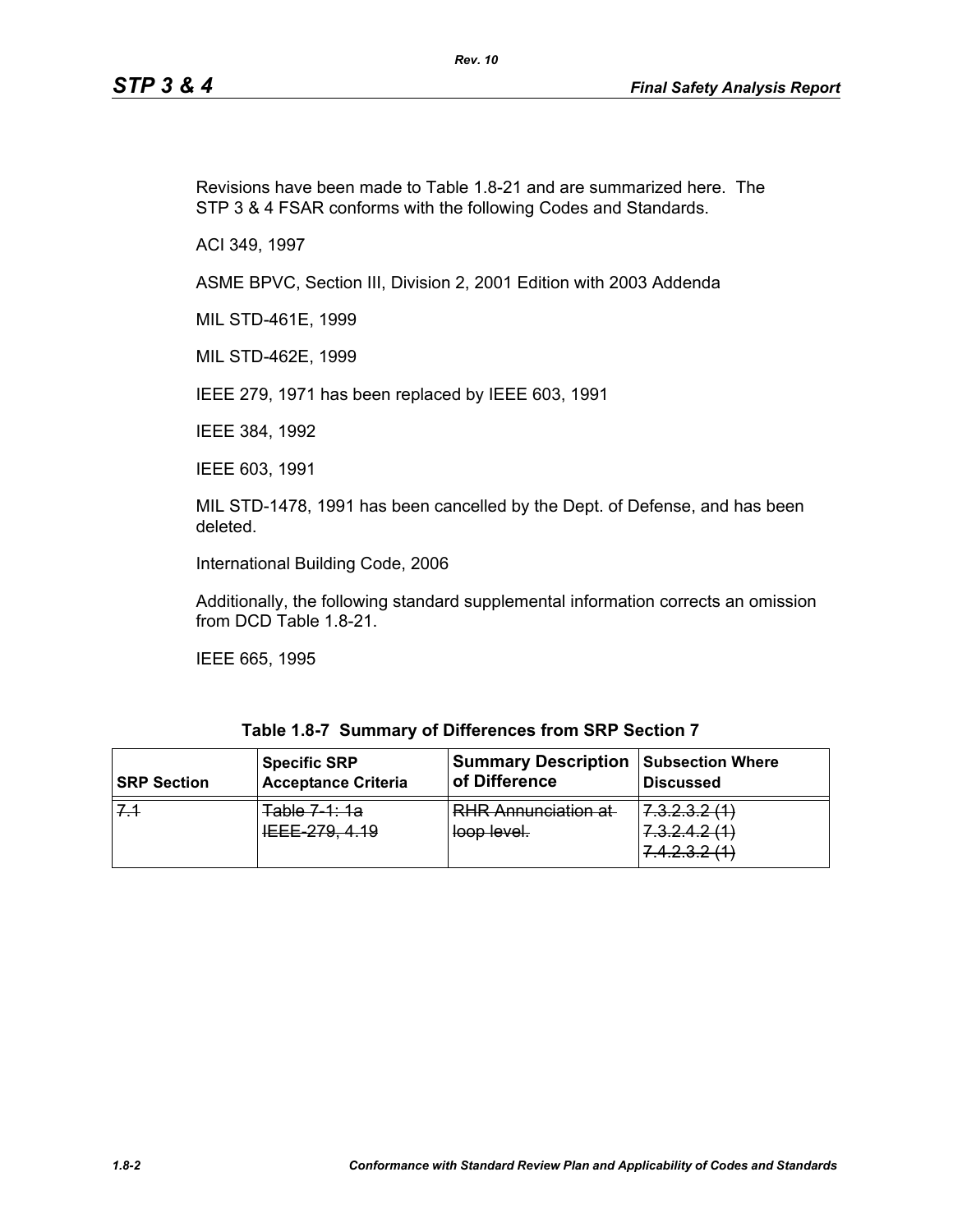<span id="page-2-0"></span>

| RG No.  | <b>Regulatory Guide Title</b>                                                                                                                                                                    | Appl.<br>Rev.                | <b>Issued</b><br><b>Date</b> | <b>ABWR</b><br><b>Applicable?</b> | <b>Comments</b> |
|---------|--------------------------------------------------------------------------------------------------------------------------------------------------------------------------------------------------|------------------------------|------------------------------|-----------------------------------|-----------------|
| 1.7     | Control of Combustible Gas Concentrations in<br>Containment Following a Loss-of-Coolant<br><b>Accident</b>                                                                                       | 23                           | 11/78<br>3/07                | Yes                               |                 |
| [1.53]  | Application of the Single-Failure Criterion to<br>Safety Systems <sup>(12)</sup>                                                                                                                 | 0                            | 6/73                         | Yes]                              |                 |
| 11.75   | Physical Independence of Electric Systems                                                                                                                                                        | $\overline{2}$<br>3          | 9/78<br>2/05                 | Yes $J^{(\overline{4})}$          |                 |
| 1.118   | Periodic Testing of Electric Power and<br>Protection System <sup>(12)</sup>                                                                                                                      | $\overline{c}$               | 6/78                         | Yes                               |                 |
| [1.152] | Criteria for Programmable Digital Computer<br>System Software in Safety-Related Systems<br>of Nuclear Power Plants <sup>(10)</sup>                                                               | $\theta$ 2                   | 11/85<br>1/06                | Yes] $(4)$                        |                 |
| 1.168   | Verification, Validation, Reviews and Audits<br>for Digital Computer Software Used in Safety<br><b>Systems of Nuclear Power Plants</b>                                                           | 1                            | 2004                         | Yes                               |                 |
| 1.169   | Configuration Management Plans for Digital<br>Computer Software Used in Safety Systems<br>of Nuclear Power Plants                                                                                | $\mathbf 0$                  | 9/97                         | Yes                               |                 |
| 1.170   | Software Test Documentation for Digital<br>Computer Software Used in Safety Systems<br>of Nuclear Power Plants                                                                                   | 0                            | 9/97                         | Yes                               |                 |
| 1.171   | Software Unit Testing for Digital Computer<br>Software Used in Safety Systems of Nuclear<br><b>Power Plants</b>                                                                                  | $\mathbf 0$                  | 9/97                         | Yes                               |                 |
| 1.172   | Software Requirements Specifications for<br>Digital Computer Software Used in Safety<br><b>Systems of Nuclear Power Plants</b>                                                                   | 0                            | 9/97                         | Yes                               |                 |
| 1.173   | Developing Software Life Cycle Process for<br>Digital Computer Software Used in Safety<br><b>Systems of Nuclear Power Plants</b>                                                                 | 0                            | 9/97                         | Yes                               |                 |
| 1.180   | Guidelines for Evaluating Electromagnetic<br>and Radio- Frequency Interference in Safety-<br>Related Instrumentation and Control Systems<br>Instrumentation and Control Systems <sup>6(11)</sup> | 1                            | 10/03                        | Yes                               |                 |
| 1.209   | Guidelines for Environmental Qualification of<br>Safety-Related Computer-Based<br>Instrumentation and Control Systems in<br><b>Nuclear Power Plants</b>                                          | $\mathbf 0$                  | 03/07                        | Yes                               |                 |
| 1.82    | Water Sources for Long-Term Recirculation<br>Cooling Following Loss-of-Coolant Accident                                                                                                          | $\overline{\mathbf{f}}$<br>3 | 11/85<br>11/03               | Yes                               |                 |

|  | Table 1.8-20 NRC Regulatory Guides Applicable to ABWR |  |  |  |
|--|-------------------------------------------------------|--|--|--|
|--|-------------------------------------------------------|--|--|--|

*Rev. 10*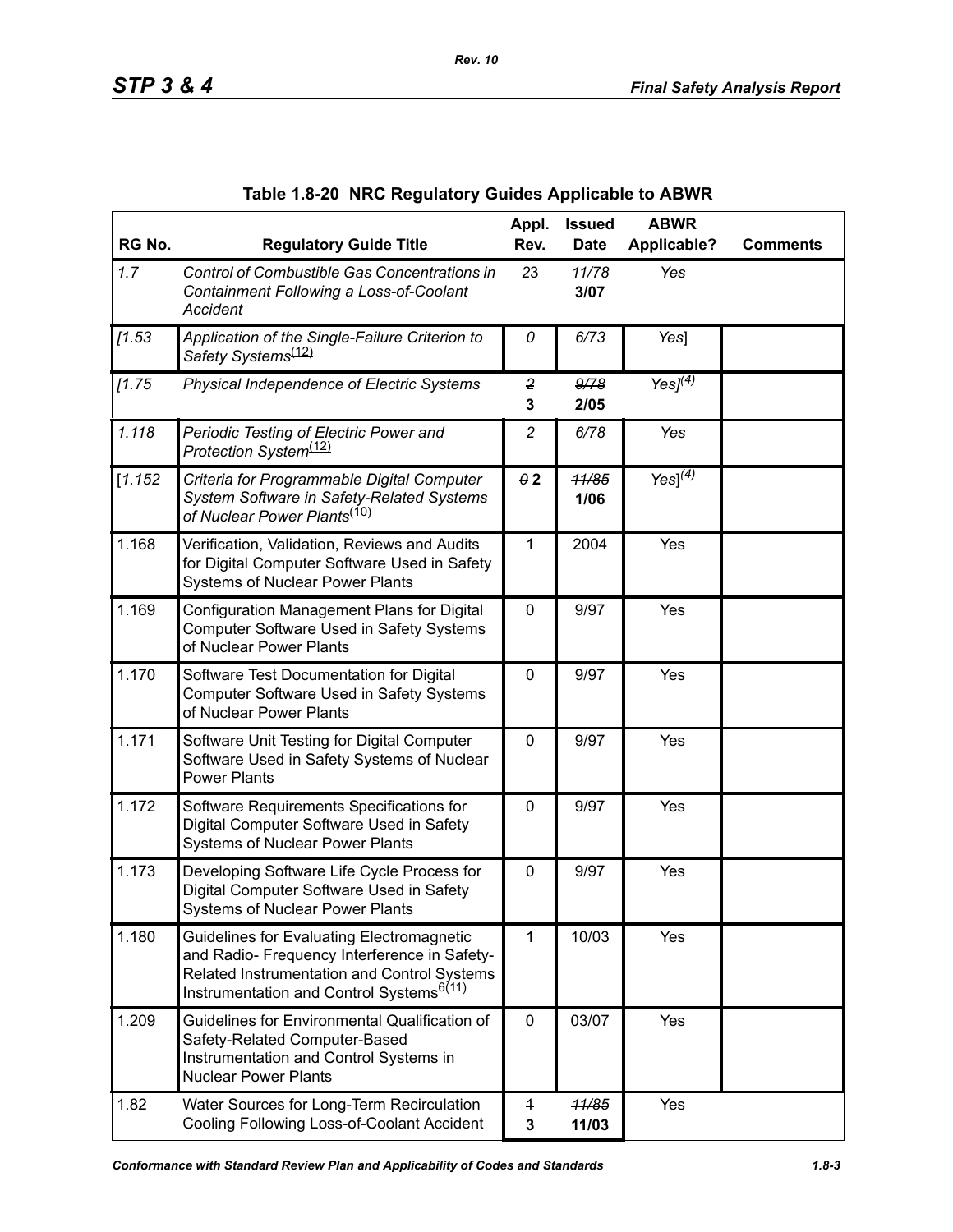| 1.199   | Anchoring Components and Structural<br>Supports in Concrete                                                                                                                             | $\mathbf 0$                                  | 11/03                  | Yes                      |                                                                                                      |
|---------|-----------------------------------------------------------------------------------------------------------------------------------------------------------------------------------------|----------------------------------------------|------------------------|--------------------------|------------------------------------------------------------------------------------------------------|
| [1.84]  | Design and Fabrication Code Case<br>Acceptability, ASME Section III, Division 1                                                                                                         | 27<br>33                                     | 41/90<br>8/05          | Yes $\overline{J^{(1)}}$ |                                                                                                      |
| 1.85    | Materials Code Case Acceptability,<br><b>ASME Section III, Division 1</b>                                                                                                               | 27                                           | 44/90                  | Yes                      |                                                                                                      |
| 1.108   | Periodic Testing of Diesel Generator Units<br>Used as Onsite Electric Power Systems at<br><b>Nuclear Power Plants</b>                                                                   | $\overline{1}$                               | 8/77sup<br>ersede<br>d | Yes                      | <b>Replaced by</b><br><b>RG. 1.9</b>                                                                 |
| 1.136   | Materials, Construction, and Testing of<br>Concrete Containments (Articles CC-1000,<br>-2000, and -4000 through -6000 of the "Code<br>for Concrete Reactor Vessels and<br>Containment") | $\overline{2}$<br>$\overline{3}$             | 7/81<br>3/07           | Yes                      |                                                                                                      |
| 1.142   | Safety-Related Concrete Structures for<br>Nuclear Power Plants (Other Than Reactor<br><b>Vessels and Containments)</b>                                                                  | $\boldsymbol{\mathcal{L}}$<br>$\overline{2}$ | 11/81<br>11/01         | Yes                      |                                                                                                      |
| 1.143   | Guidance for Radioactive Waste Management<br>Systems, Structures, and Components<br>Installed in Light-Water-Cooled Nuclear<br><b>Power Plants</b>                                      | $\mathcal I$                                 | 10/79                  | Yes                      | (Rev 1 -<br>incorporated by<br>reference from<br>the DCD)                                            |
|         |                                                                                                                                                                                         | $\mathbf{2}$                                 | 11/01                  | Yes                      | (Rev 2 - RWB,<br>radwaste pipe<br>tunnel, and<br>liquid and solid<br>waste<br>management<br>systems) |
| 1.150   | <b>Ultrasonic Testing of Reactor Vessel Welds</b><br><b>During Preservice and Inservice</b><br>Examinations                                                                             | $\overline{1}$                               | 2/83                   | yes                      |                                                                                                      |
| [1.153] | Criteria for Power, Instrumentation, and<br><b>Control Portions of Safety Systems</b>                                                                                                   | 0<br>1                                       | 12/85<br>6/96          | Yes $J(4)$               |                                                                                                      |

#### **Table 1.8-20 NRC Regulatory Guides Applicable to ABWR (Continued)**

- 5 The Common Q Digital Platform was submitted for generic use and was approved for reference as described in Topical Report WCAP-16097-P-A, Revision 0, "Common Qualified Platform Topical Report." This topical report includes the SERs dated August 11, 2000, June 22, 2001, and February 4, 2003, and is consistent with the referenced Regulatory Guide revisions identified in the comments. The Westinghouse "Software Program Manual for Common Q Systems" (SPM), WCAP-16096-NP-A also incorporates standards and Regulatory Guide requirements. The requirements that this platform were licensed to are submitted as an acceptable alternate to current requirements based on the original NRC review and SERs.
- 6 RG 1.180 endorses IEEE 1050-1996. The digital instrumentation and controls systems conform to IEEE 1050-2004 as shown in Table 1.8-21.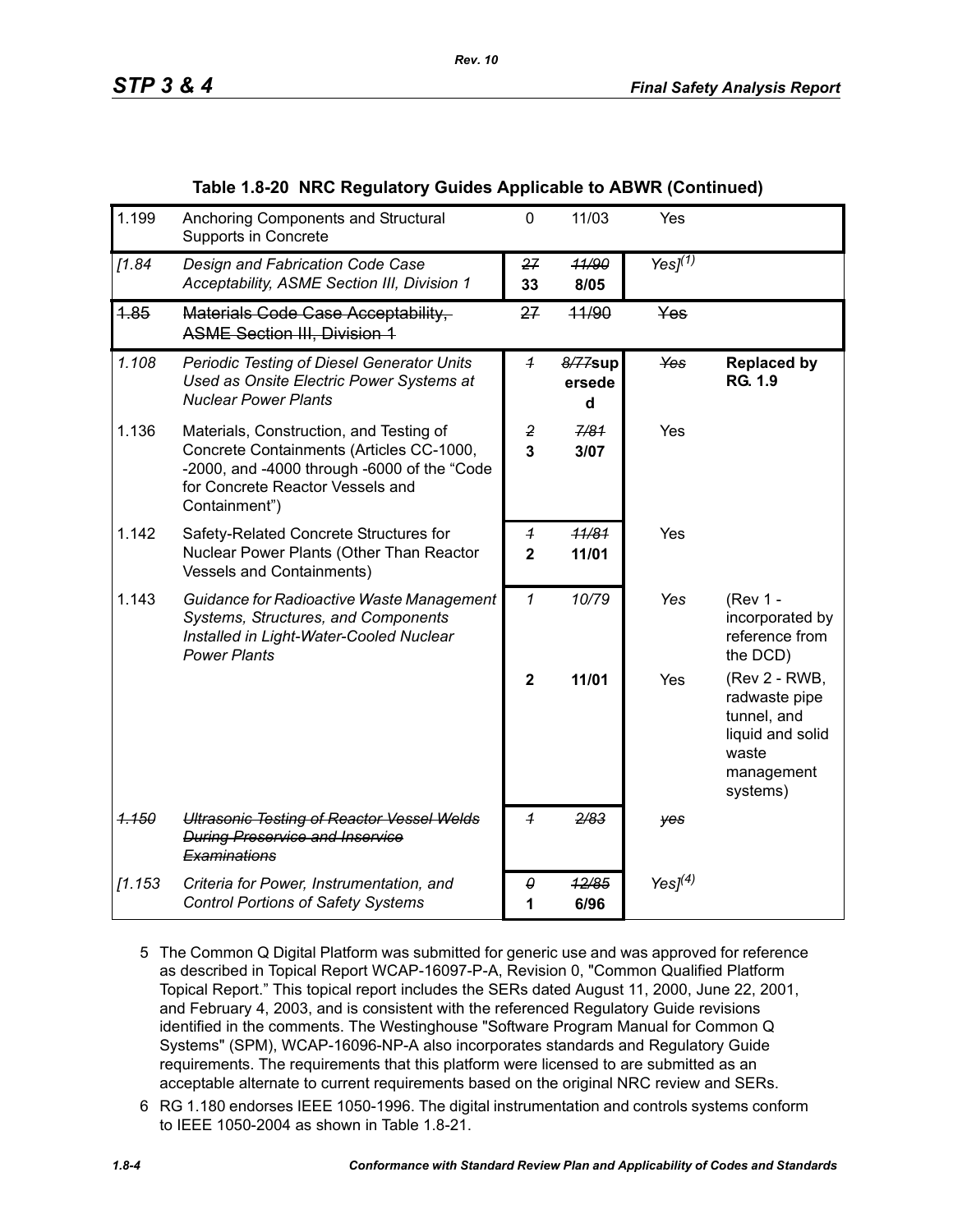7 RG 1.209 endorses IEEE 323-2003. The ELCS conforms to IEEE 323-1983 as discussed in Note 5.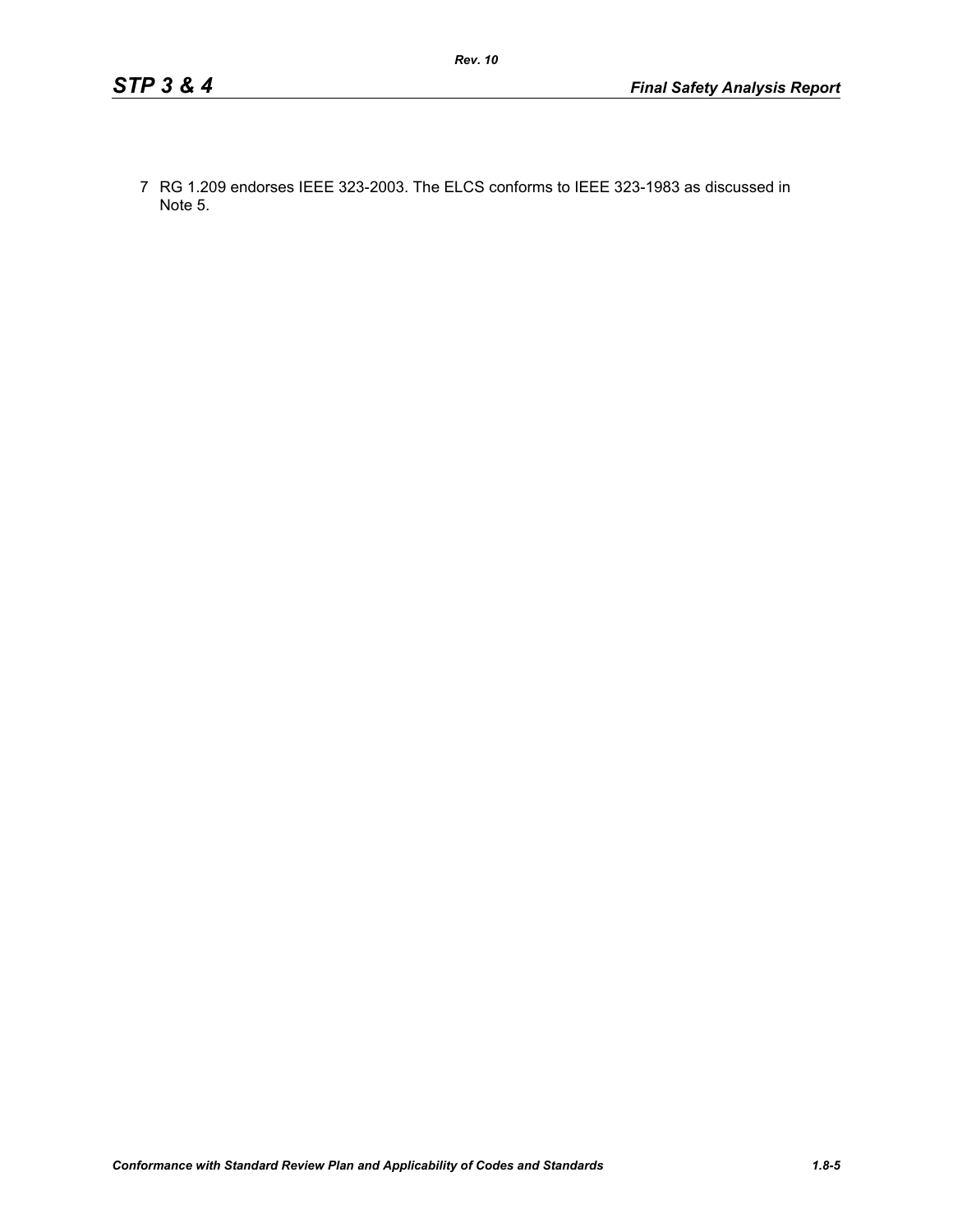<span id="page-5-0"></span>

| <b>Code or Standard</b>           |                              |                                                                                                                                                                                    |
|-----------------------------------|------------------------------|------------------------------------------------------------------------------------------------------------------------------------------------------------------------------------|
| <b>Number</b>                     | Year                         | <b>Title</b>                                                                                                                                                                       |
| American Concrete Institute (ACI) |                              |                                                                                                                                                                                    |
| 1349 <sup>(†)</sup>               | 1980 1997                    | Code Requirements for Nuclear Safety-Related Concrete<br>Structures] <sup>(1)(13)</sup>                                                                                            |
|                                   |                              | <b>American Society of Mechanical Engineers (ASME)</b>                                                                                                                             |
| NOG-1                             | 2004                         | Rules for Construction of Overhead and Gantry Cranes                                                                                                                               |
| [SEC III                          | 1989                         | BPVC Section III, Division 1, Rules for Construction of Nuclear<br>Power Plant Components] <sup>(6)(8)</sup>                                                                       |
| [Sec III                          | 2001 with<br>2003<br>Addenda | BPVC Section III, Division 2, Rules for Construction of Nuclear<br>Power Plant Components] <sup>(8)</sup>                                                                          |
|                                   |                              | Institute of Electrical and Electronics Engineers (IEEE)                                                                                                                           |
| $7 - 4.3.2$                       | 1982-2003                    | Standard Criteria for Digital Computers Used in Safety Systems of<br><b>Nuclear Power Generation Stations</b>                                                                      |
| [279]                             | 1971                         | Criteria for Protection Systems for NPGS/(3)(4)                                                                                                                                    |
| [323 $t$                          | 1974                         | Qualifying Class IE Equipment for NPGS] <sup>(3)(4)(7)</sup> (12)                                                                                                                  |
| [338 $†$                          | 1977                         | Criteria for the Periodic Surveillance Testing of NPGS Safety<br>Systems] (3)(9)(12)                                                                                               |
| 379 <sup>†</sup>                  | 1977                         | Standard Application of the Single-Failure Criterion to NPGS Safety<br>Systems <sup>(12)</sup>                                                                                     |
| $[384^{(7)}]$                     | <b>1981 1992</b>             | Criteria for Independence of Class 1E Equipment and Circuits] <sup>(3)</sup>                                                                                                       |
| [603 <sup>(†)</sup> ]             | <del>1980</del> 1991         | <b>IEEE Standard Criteria for Safety Systems for Nuclear Power</b><br>Generating Stations, including the corrective sheet dated January 30,<br>19951 <sup>(3)</sup> <sup>(4)</sup> |
| 665                               | 1995                         | <b>IEEE Guide for Generating Station Grounding</b>                                                                                                                                 |
| [828]                             | <b>19831990</b>              | Standard for Software Configuration Management Plans] $\sqrt{(3)(4)}$                                                                                                              |
| [830 $\bar{t}$                    | 1984 1993                    | Recommended Practice for Software Requirements<br>Specifications] <sup>(3)(4)</sup>                                                                                                |
| 1008                              | 1987                         | <b>Standard for Software Unit Testing</b>                                                                                                                                          |
| $[1012^{\dagger}]$                | 1986 1998                    | Standard for Software Verification and Validation] <sup>(3)(4)</sup>                                                                                                               |
| 1028                              | 1997                         | <b>Standard for Software Reviews and Audits</b>                                                                                                                                    |
| [1050]                            | 1989 2004                    | Guide for Instrumentation and Control Equipment Grounding in<br>Generating Stations] <sup>(3)(4)</sup>                                                                             |
| 1074                              | 1995                         | Standard for Developing Software Life Cycle Processes                                                                                                                              |
| U.S. Military (MIL)               |                              |                                                                                                                                                                                    |

# **Table 1.8-21 Industrial Codes and Standards(\*) Applicable to ABWR**

*Rev. 10*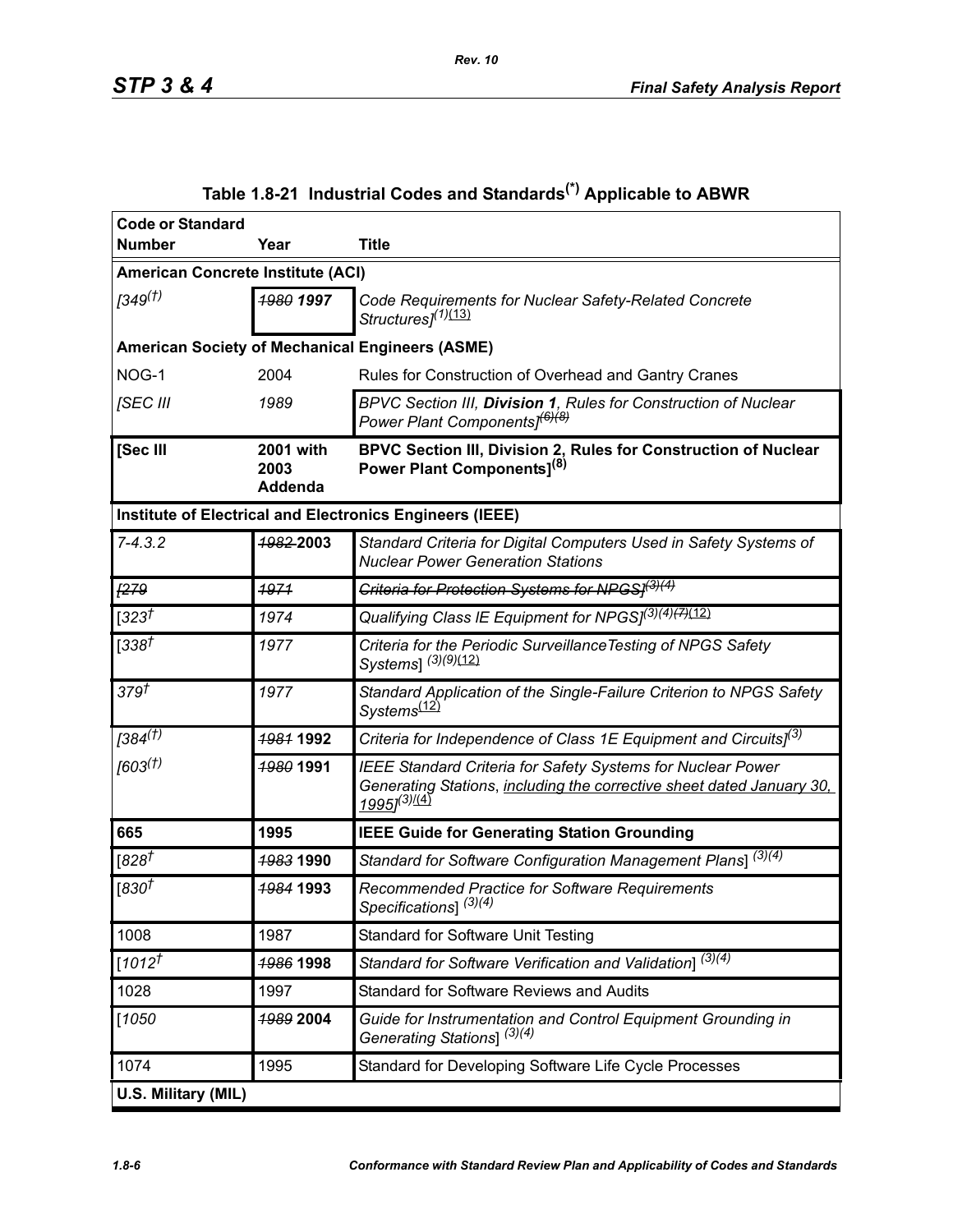| STP 3 & 4 | <b>Final Safety Analysis Report</b> |
|-----------|-------------------------------------|
|           |                                     |

| <b>STD-461GE</b>        | <b>1987 1999</b>     | Electromagnetic Emission and Susceptibility Requirements for the<br>Control of Electromagnetic Interference] <sup>(3)(4)</sup>                    |
|-------------------------|----------------------|---------------------------------------------------------------------------------------------------------------------------------------------------|
| <b>STD-462E</b>         | <del>1967</del> 1999 | Measurement of Electromagnetic Interference Characteristics] <sup>(3)(4)</sup>                                                                    |
| <b>ISTD-1478</b>        | 4991                 | <del>Task Performance Analysis1<sup>(5)</sup></del>                                                                                               |
| <b>Others</b>           |                      |                                                                                                                                                   |
| <i><b>HEG 801-2</b></i> | 4991                 | Electronic Capability for Industrial Process Measurement and<br>Control Equipment <sub>1</sub> <sup>(3)</sup>                                     |
| <b>IEC 61000</b>        | 2001                 | Electromagnetic Compatibility (EMC) - Part 4-2: Testing and<br><b>Measurement Techniques - Electrostatic Discharge Immunity</b><br>Test $]^{(3)}$ |
| UBG<br><b>IBC</b>       | <u> 1991</u><br>2006 | <b>Uniform Building Code</b><br><b>International Building Code</b>                                                                                |

# **Table 1.8-21 Industrial Codes and Standards(\*) Applicable to ABWR (Continued)**

Notes:

*(1)*See Subsection 3.8.3.2 for restriction to use of these.

*(3)*See Section 7A.1(1).

*(4)*See Section 7A.1(2).

*(6)*See Subsection 3.8.1.1.1 for specific restriction of change to this edition.

- *(8)*See Subsection 3.9.1.7 for specific restriction of change to this edition in application to piping design. See Table 3.2-3 for the restricted Subsections of this Code as applied to piping design only.
- *(10)* The DI&C Systems will be evaluated for compliance with revised cyber security guidance being developed by the NRC and industry as computer security guidance to be issued as Secure Development and Operational Environment (SDOE) in the context of requirements in Revision 3 to Regulatory Guide 1.152 (DG-1249).
- (11) RG 1.180 endorses IEEE 1050-1996. The digital instrumentation and controls systems conform to IEEE 1050- 2004 as shown in Table 1.8-21.
- (12) The DI&C Systems will comply with current RG 1.53 Rev. 2 (11/03), RG 1.118 Rev. 3 (1995), IEEE 323-2003, IEEE 338-1987, and IEEE 379-2000.
- (13) ACI 349-97 references ASTM C289-81 for testing potential reactivity of aggregates (chemical). Additional testing per ASTM C1260 and C1293 will be performed.

(\*) The listing of a code or standard does not necessarily mean that it is applicable in its entirety. (†)Also an ANSI code (i.e. ANSI/ASME, ANSI/ANS, ANS/IEEE etc.).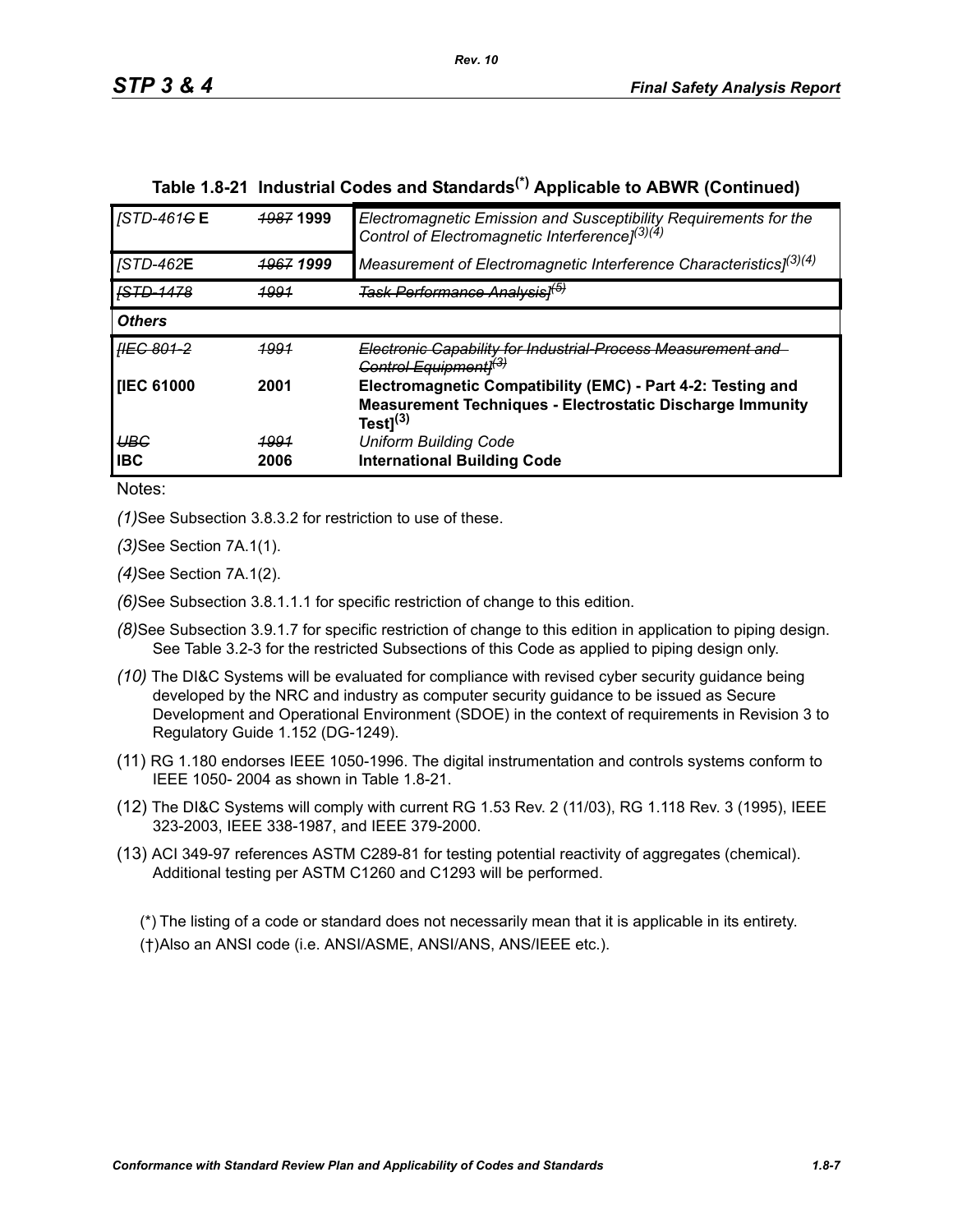| Code or<br><b>Standard</b>               |      |                                                                                                                                                           |
|------------------------------------------|------|-----------------------------------------------------------------------------------------------------------------------------------------------------------|
| <b>Number</b>                            | Year | <b>Title</b>                                                                                                                                              |
| <b>American Concrete Institute (ACI)</b> |      |                                                                                                                                                           |
| 349                                      | 1997 | Code Requirements for Nuclear Safety-Related Concrete Structures                                                                                          |
| 350                                      | 2001 | Code Requirements for Environmental Engineering Concrete Structures, and<br>Commentary (ACI 350R-01)                                                      |
| 350.1                                    | 2001 | Tightness Testing of Environmental Engineering Concrete Structures, and<br>Commentary (ACI 350.1R-01)                                                     |
|                                          |      | American Institute of Steel Construction (AISC)                                                                                                           |
| N690 <sup>†</sup>                        | 1994 | Specifications for the Design, Fabrication and Erection of Steel Safety-Related<br><b>Structures for Nuclear Facilities</b><br>* (including Supplement 2) |
| <b>American Nuclear Society (ANS)</b>    |      |                                                                                                                                                           |
| 2.8                                      | 1992 | Determining Design Basis Flooding at Power Reactor Sites                                                                                                  |
| 3.11                                     | 2005 | Determining Meteorological Information at Nuclear Facilities                                                                                              |
| 5.1                                      | 2005 | Decay Heat Power in Light Water Reactors                                                                                                                  |
| 40.37                                    | 200x | Mobile Radioactive Waste Processing Systems                                                                                                               |
| 55.1                                     | 1992 | Solid Radwaste Processing System for Light Water Reactor Plants                                                                                           |
| 55.6                                     | 1993 | Liquid Radioactive Waste Processing System for Light Water Reactor Plants                                                                                 |
| 57.1                                     | 2005 | Design Requirements for Light Water Reactor Fuel Handling Systems                                                                                         |
| 57.2                                     | 1983 | Design Requirements for Light Water Reactor Spent Fuel Storage Facilities at<br><b>Nuclear Power Plants</b>                                               |
| 57.3                                     | 1983 | Design Requirements for New Fuel Storage Facilities at Light Water Reactor<br>Plants                                                                      |
| American Petroleum Institute (API)       |      |                                                                                                                                                           |
| 610                                      | 2004 | Centrifugal Pumps for Petroleum, Petrochemical and Natural Gas Industries                                                                                 |
| 620                                      | 2002 | Design and Construction of Large, Welded, Low-Pressure Storage Tanks (with<br>June 2004 Addenda)                                                          |
| 650                                      | 2007 | Welded Steel Tanks for Oil Storage, Addendum 3                                                                                                            |
| 674                                      | 1995 | Positive Displacement Pumps - Reciprocating                                                                                                               |
| 675                                      | 1994 | Positive Displacement Pumps - Controlled Volume                                                                                                           |
|                                          |      | <b>American Society of Civil Engineers (ASCE)</b>                                                                                                         |
| 4                                        | 1998 | Seismic Analysis of Safety-Related Nuclear Structures (and Commentary)                                                                                    |
| 43                                       | 2005 | Seismic Design Criteria for Structures, Systems and Components Nuclear<br><b>Facilities</b>                                                               |

## **Table 1.8-21a Codes and Standards for Site-Specific Systems**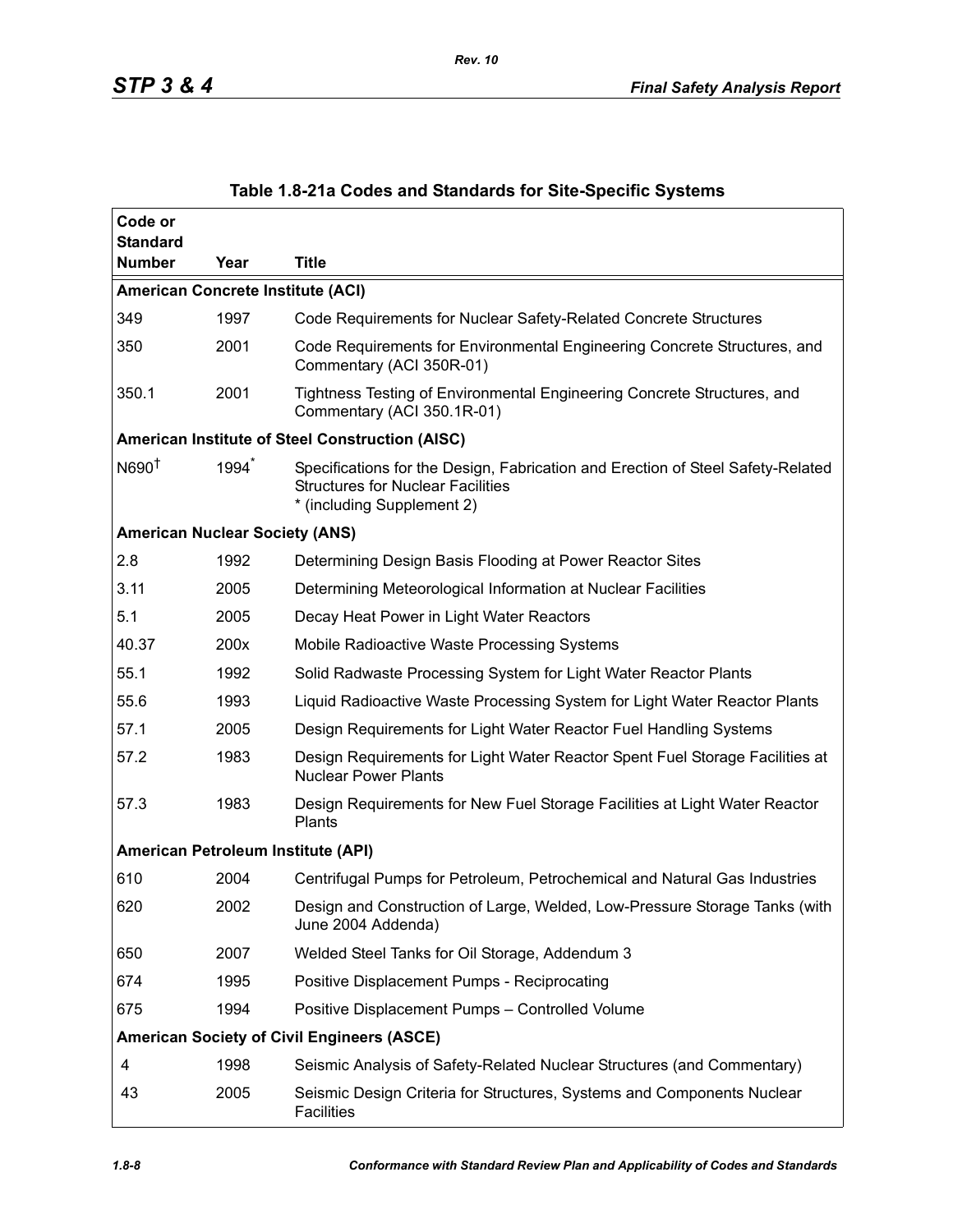| Code or<br><b>Standard</b> |      |                                                                                                                       |
|----------------------------|------|-----------------------------------------------------------------------------------------------------------------------|
| <b>Number</b>              | Year | <b>Title</b>                                                                                                          |
|                            |      | American Society of Civil Engineers / Structural Engineering Institute (ASCE/SEI)                                     |
| 7                          | 2005 | Minimum Design Loads for Buildings and Other Structures                                                               |
|                            |      | <b>American Society of Mechanical Engineers (ASME)</b>                                                                |
| $AG-1$                     | 1997 | Code on Nuclear Air and Gas Treatment                                                                                 |
| B30.2                      | 2005 | Overhead and Gantry Cranes (Top Running Bridge, Single or Multiple Girder,<br><b>Top Running Trolley Hoist)</b>       |
| B30.9                      | 2006 | Slings                                                                                                                |
| B30.10                     | 2005 | Hooks                                                                                                                 |
| B30.11                     | 2004 | Monorails and Underhung Cranes                                                                                        |
| B30.16                     | 2007 | Overhead Hoists (Underhung)                                                                                           |
| B31.1                      | 2004 | Power Piping (Includes 2006 Addenda)                                                                                  |
| B31.3                      | 2006 | Process Piping                                                                                                        |
| N13.1                      | 1999 | Guide to Sampling Airborne Radioactive Materials in Nuclear Facilities                                                |
| N <sub>14.6</sub>          | 1993 | Special Lifting Devices for Shipping Containers Weighing 10,000 Pounds (4500<br>kg) or More for Nuclear Materials     |
| N510                       | 1995 | Testing of Nuclear Air-Cleaning Systems                                                                               |
| NOG-1                      | 2004 | Rules for Construction of Overhead and Gantry Cranes                                                                  |
| <b>BPVC</b><br>Sec III     | 2001 | Rules for Construction of Nuclear Power Plant Components (including 2003<br>Addenda)                                  |
| <b>BPVC</b><br>Sec VIII    | 2004 | <b>Rules for Construction of Pressure Vessels</b>                                                                     |
| <b>BPVC</b><br>Sec XI      | 2004 | Rules for Inservice Inspection of Nuclear Power Plant Components                                                      |
| <b>OM</b>                  | 2004 | Code for Operation and Maintenance of Nuclear Power Plants                                                            |
| $OM-S/G$                   | 2007 | Requirements for Preoperational and Initial Startup Vibration Testing of Nuclear<br><b>Power Plant Piping Systems</b> |
|                            |      | <b>Institute of Electrical and Electronics Engineers (IEEE)</b>                                                       |
| 384                        | 1992 | Criteria for Independence of Class 1E Equipment and Circuits                                                          |
| 603                        | 1991 | IEEE Standard Criteria for Safety Systems for Nuclear Power Generating<br><b>Stations</b>                             |
| 666                        | 2007 | Design Guide for Electric Power Service Systems for Generating Stations                                               |
| C62.23                     | 1995 | Application Guide for Surge Protection of Electric Generating Plants                                                  |

## **Table 1.8-21a Codes and Standards for Site-Specific Systems (Continued)**

*Rev. 10*